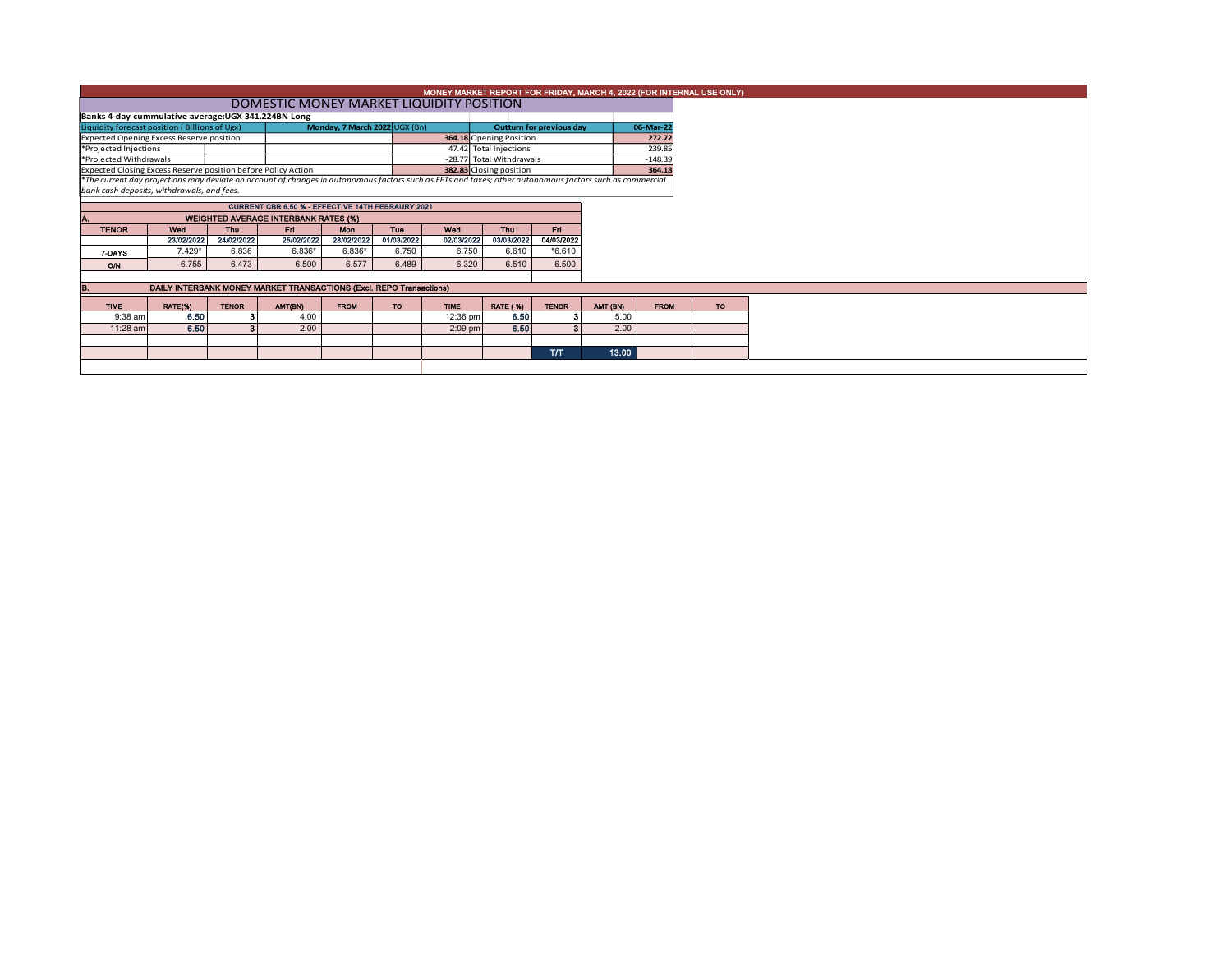| 9.500                                     |                                                                               |            |            | CBR AND THE 7- DAY WAR INTERBANK RATES |            |            |                                                                   |            |            |            |            |            |            |            |
|-------------------------------------------|-------------------------------------------------------------------------------|------------|------------|----------------------------------------|------------|------------|-------------------------------------------------------------------|------------|------------|------------|------------|------------|------------|------------|
| 9.000<br>8.500<br>8.000<br>7.500          |                                                                               |            |            |                                        |            |            |                                                                   |            |            |            |            |            |            |            |
| 7.000<br>6.500<br>6.000<br>5.500<br>5.000 |                                                                               |            |            |                                        |            |            |                                                                   |            |            |            |            |            |            |            |
| 4.500<br>4.000                            | 14/02/2022                                                                    | 15/02/2022 | 17/02/2022 | 18/02/2022                             | 21/02/2022 | 22/02/2022 | 23/02/2022                                                        | 24/02/2022 | 25/02/2022 | 28/02/2022 | 01/03/2022 | 02/03/2022 | 03/03/2022 | 04/03/2022 |
|                                           |                                                                               |            |            |                                        |            |            | • Overnight WAR -7-day WAR - CBR rate - Upper bound - Lower bound |            |            |            |            |            |            |            |
|                                           | MONETARY POLICY OPERATIONS MATURITIES PROFILE: (03-MAR- 2022 TO 18-AUG- 2022) |            |            |                                        |            |            |                                                                   |            |            |            |            |            |            |            |

| <b>DATE</b>                                                                                | <b>THUR</b> | <b>THUR</b> | <b>THUR</b> | <b>THUR</b> | <b>THUR</b>                                          | <b>THUR</b> | <b>THUR</b>              | <b>THUR</b> | <b>THUR</b> | <b>THUR</b> | <b>THUR</b> | <b>THUR</b> | <b>TOTAL</b> |  |
|--------------------------------------------------------------------------------------------|-------------|-------------|-------------|-------------|------------------------------------------------------|-------------|--------------------------|-------------|-------------|-------------|-------------|-------------|--------------|--|
|                                                                                            | 10-Mar-22   | 17-Mar-22   | 24-Mar-22   | 31-Mar-22   | 07-Apr-22                                            | 14-Apr-22   | 28-Apr-22                | 05-May-22   | 12-May-22   | 04-Aug-22   | 18-Aug-22   | 10-Nov-22   |              |  |
| <b>REPO</b>                                                                                | 470.57      |             |             |             |                                                      |             |                          |             |             |             |             |             | 470.57       |  |
| <b>REV REPO</b>                                                                            |             |             |             |             |                                                      |             | $\overline{\phantom{a}}$ |             |             |             |             |             |              |  |
| <b>BOU BILL/DEPO A</b>                                                                     | 55.60       | 27.00       |             | 205.09      | 30.00                                                | 240.07      | 52.02                    | 207.05      | 10.09       | 33.00       | 26.60       | 15.00       | 901.51       |  |
| <b>TOTALS</b>                                                                              | 526.17      | 27.00       | ۰.          | 205.09      | 30.00                                                | 240.07      | 52.02                    | 207.05      | 10.09       | 33.00       | 26.60       | 15.00       | 1.372.08     |  |
| Total O/S Deposit Auction & BOU Bill balances held by BOU up to 18 AUGUST 2022: UGX 902 BN |             |             |             |             |                                                      |             |                          |             |             |             |             |             |              |  |
| Total O/S Repo, Reverse Repo, BOU Bill balances held by BOU: UGX 1,372 BN                  |             |             |             |             |                                                      |             |                          |             |             |             |             |             |              |  |
| (EI) STOCK OF TREASURY SECURITIES                                                          |             |             |             |             | <b>E</b><br><b>MONETARY POLICY MARKET OPERATIONS</b> |             |                          |             |             |             |             |             |              |  |

| (EI) STOCK OF TREASURY SECURITIES                                                     |                                       |                |                  |                   | <b>MONETARY POLICY MARKET OPERATIONS</b><br><b>EID</b> |                     |              |              |  |     |  |  |  |
|---------------------------------------------------------------------------------------|---------------------------------------|----------------|------------------|-------------------|--------------------------------------------------------|---------------------|--------------|--------------|--|-----|--|--|--|
|                                                                                       | LAST TBIILS ISSUE DATE: 03-MARCH-2022 |                |                  |                   | (VERTICAL REPOS, REV-REPOS & BOU BILL)                 |                     |              |              |  |     |  |  |  |
| On-the-run O/S T-BILL STOCKs (Bns-UGX)                                                |                                       | 07/03/2022     | OMO              | <b>ISSUE DATE</b> | <b>AMOUNT</b>                                          | <b>WAR</b>          | <b>RANGE</b> | <b>TENOR</b> |  |     |  |  |  |
| On-the-run O/S T-BONDSTOCKs(Bns-UGX)                                                  |                                       |                | 23,010.08        | 07/03/2022 REPO   |                                                        | $07$ -Feb $\vert$ - | 243.00       | 6.500        |  |     |  |  |  |
| TOTAL TBILL & TBOND STOCK- UGX                                                        |                                       |                | 29,024.72        |                   | <b>REPO</b>                                            | 09-Feb-             | 267.00       | 6.500        |  |     |  |  |  |
| O/3=Outstanding                                                                       |                                       |                |                  |                   | <b>BOU BILL</b>                                        | $10$ -Feb $-$       | 49.74        | 6.946        |  | 28  |  |  |  |
| <b>MATURITY</b>                                                                       | <b>TOTAL STOCK</b>                    | <b>YTM (%)</b> | <b>CHANGE IN</b> |                   | <b>BOU BILL</b>                                        | 10-Feb -            | 29.68        | 7.103        |  | 56  |  |  |  |
|                                                                                       | (BN UGX)                              | AT CUT OFF"    | <b>YTM</b> (+/-) |                   | <b>BOU BILL</b>                                        | $10$ -Feb $-$       | 203.58       | 7.398        |  | 84  |  |  |  |
| 91                                                                                    | 106.84                                | 6.501          | 0.000            |                   | <b>REPO</b>                                            | $10$ -Feb $\vert$ - | 718.00       | 6.500        |  |     |  |  |  |
| 182                                                                                   | 421.76                                | 8.400          | 0.000            |                   | <b>REPO</b>                                            | $11-Feb$ -          | 133.00       | 6.500        |  |     |  |  |  |
| 364                                                                                   | 5,486.03                              | 9.700          | 0.000            |                   | <b>REPO</b>                                            | 15-Feb -            | 303.00       | 6.500        |  |     |  |  |  |
| 2YR                                                                                   | 595.21                                | 11.000         | 1.000            |                   | <b>BOU BILL</b>                                        | $17$ -Feb $\vert$ - | 2.98         | 6.906        |  | 28  |  |  |  |
| 3YR                                                                                   |                                       | 12.090         | $-1.010$         |                   | <b>BOU BILL</b>                                        | 17-Feb -            | 207.78       | 7.176        |  | 56  |  |  |  |
| 5YR                                                                                   | 1.119.91                              | 14.390         | 1.390            |                   | <b>BOU BILL</b>                                        | $17$ -Feb $-$       | 9.92         | 7.353        |  | 84  |  |  |  |
| 10YR                                                                                  | 10.364.47                             | 14.000         | 0.261            |                   | <b>REPO</b>                                            | 17-Feb -            | 404.00       | 6.500        |  |     |  |  |  |
| 15YR                                                                                  | 9,035.22                              | 14.390         | $-1.510$         |                   | <b>REPO</b>                                            | 28-Feb-             | 431.50       | 6.500        |  |     |  |  |  |
| 20YR                                                                                  | 1,895.27                              | 15.900         | 0.400            |                   | <b>REPO</b>                                            | 01-Mar              | 258.50       | 6.500        |  |     |  |  |  |
| Cut OFF is the lowest price/ highest yield that satisfies the auction awarded amount. |                                       |                |                  |                   | <b>BOU BILL</b>                                        | 03-Mar              | 169.09       | 6.998        |  | 28  |  |  |  |
|                                                                                       |                                       |                |                  |                   | <b>BOU BILL</b>                                        | 03-Mar              | 2.00         | 7.169        |  | 56  |  |  |  |
| <b>BOU BILL</b>                                                                       |                                       |                |                  |                   |                                                        | 03-Mar              | 14.11        | 9.099        |  | 252 |  |  |  |
|                                                                                       |                                       |                |                  |                   | <b>REPO</b>                                            | 03-Mar              | 394.00       | 6.500        |  |     |  |  |  |
|                                                                                       |                                       |                |                  |                   | <b>REPO</b>                                            | 04-Mar              | 76.00        | 6.500        |  |     |  |  |  |

WAR-Weighted Average Rate